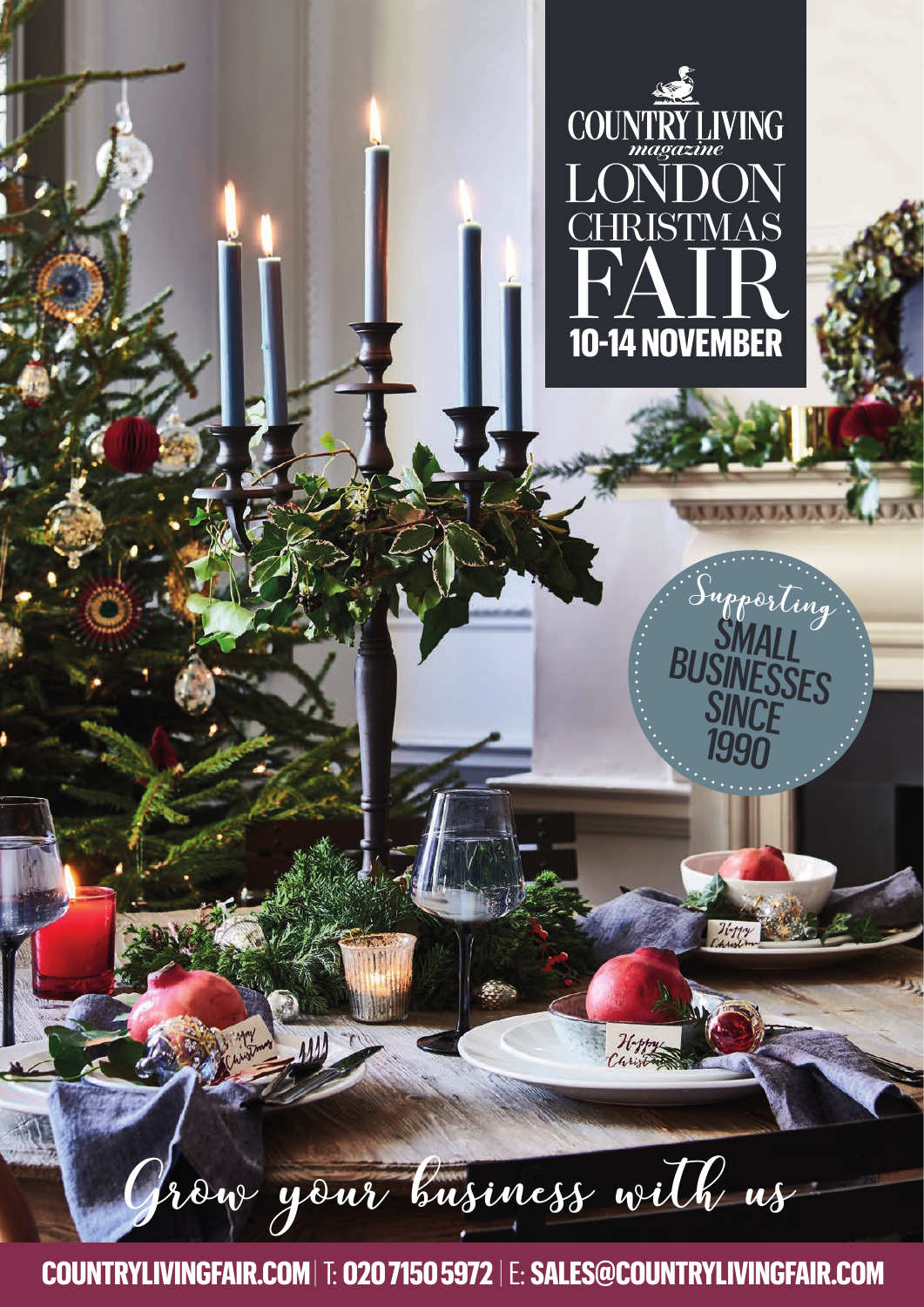

Come join us

The **Country Living Christmas Fair**returns to the BDC for an exciting new addition and will welcome over 25,000 affluent visitors<sup>\*</sup> who delight in seeing the very best of British businesses.

This is your opportunity to sell to customers in a truly unique shopping experience where the Country Living brand comes to life via our talented artisan stalls, immersive theatres and festive features.



## **MEET NEW CUSTOMERS**

Our incredibly loyal audience have a keen interest in hand crafted and British made creations and love finding the perfect gift for friends and family, discovering new decorations for the home and sampling delicious food and drink for the festivities ahead. They appreciate high quality, unique items that are not readily available on the high-street.



FIGURES ABOVE TAKEN FROM 2019 VISITOR SURVEY

**THE FAIR IS A FANTASTIC CELEBRATION OF TIMELESS TRADITIONAL LIVING AND BRINGS THE PAGES OF THE MAGAZINE TO LIFE ACROSS FIVE UNMISSABLE DAYS**